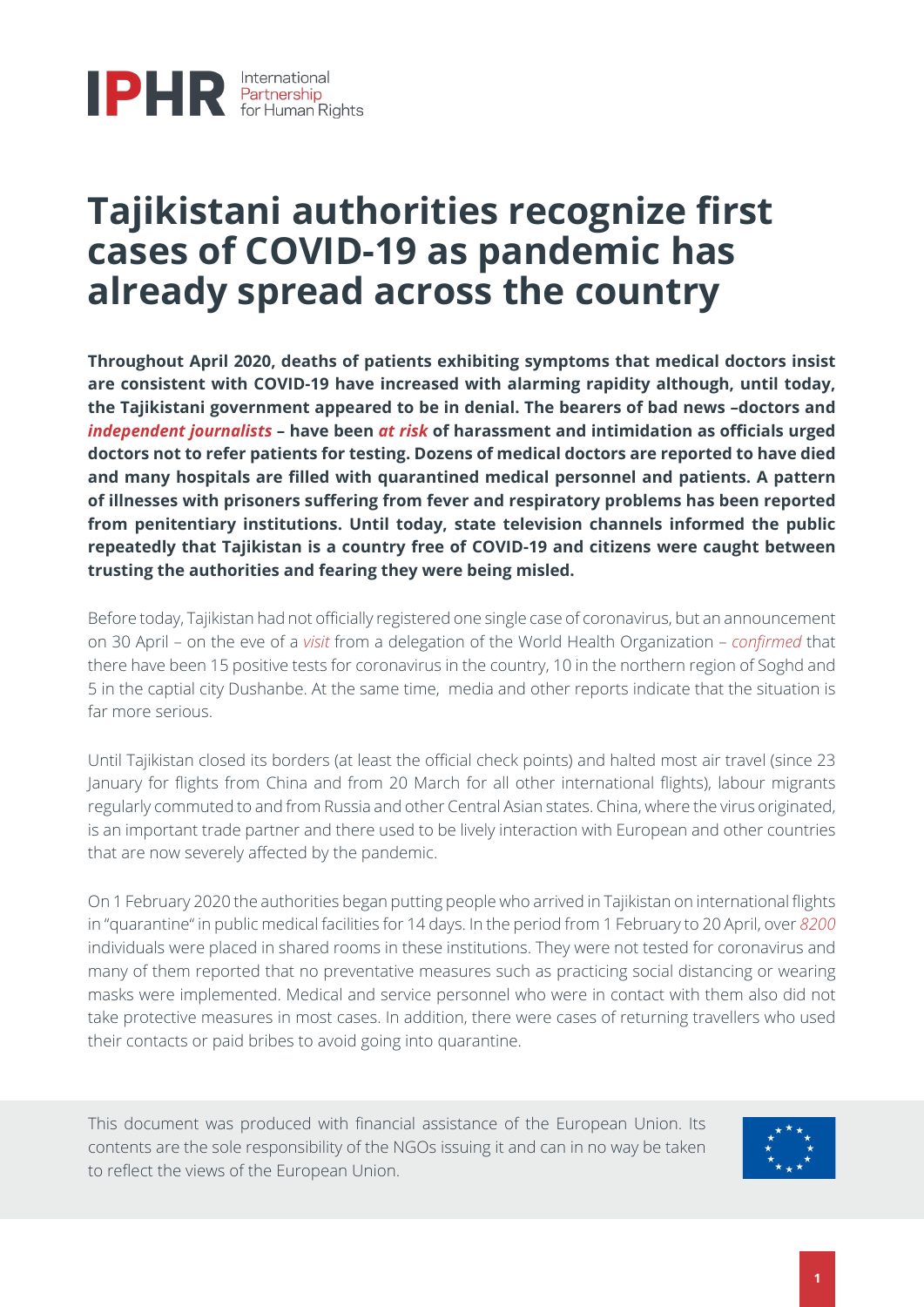#### **First cases with COVID-19-like symptoms**

According to reliable sources, the first known cases with symptoms consistent with COVID-19 were detected in the northern city of Khujand before the Navruz (spring) celebrations in the second half of March. Reliable sources reported the case of a family who were quarantined in their home and received medical treatment until they recovered; one family member has still not regained senses of taste and smell, symptoms that are often associated with the coronavirus.

As the virus was spreading fast around the world, Navruz was celebrated across Tajikistan, and an especially big event took place in Khujand in the northern Soghd region on 22 March, where President Rahmon oversaw a celebration in a stadium together with some 12 000 people. The first reports about diseases with alarming symptoms are believed to have originated from Soghd region.

The first case reported in the media was that of *[Habibullo Shodiev](https://rus.ozodi.org/a/30541925.html)*, who died on 1 April in the central hospital in Jabbor Rasulov district of Soghd region. He was officially diagnosed as having died from bilateral pneumonia. His relative, Abduhalil Juraboev, who attended Habibullo Shodiev's ablution, a burial rite, was admitted to Soghd Regional Hospital in Khujand around two weeks later and died on 21 April, with the same diagnosis.

### **Hospitals: hot spots of outbreak and spread**

Hospitals appear to have become hot spots for the outbreak and spread of illnesses with COVID-19 like symptoms. Outpatient clinics and medical personnel in ambulances do not examine patients with respiratory symptoms, but refer them to hospitals where they are quarantined for 14 days, but they are not actually isolated and remain in contact with other patients.

In recent weeks there have been reports of the deaths of several medical doctors who were in contact with patients under quarantine in hospitals in Dushanbe, in Soghd region and the southern Khatlon region; and of many other doctors developing respiratory problems.

Medical doctors complain about the absence of clear medical procedures to protect against the virus and the lack of sufficient protective equipment and clothing. Many report having had to buy protective equipment with their own wages. Doctors treating quarantine patients in hospitals reportedly receive one set of protective clothing which they have to disinfect themselves overnight while doctors working in other medical institutions are instructed not to wear protective gear in order not to scare their patients.

In different parts of the country hospital doctors report seeing mounting numbers of patients with pneumonia-like symptoms every day. Reliable sources in Tajikistan estimate that over a thousand patients have been admitted to hospitals with respiratory problems in the second half of April. According to *[official figures](https://rus.ozodi.org/a/30579581.html)*, 300 individuals have recently been hospitalized in Medical Centre No. 1 in Dushanbe with pneumonia symptoms; 136 of them were medical personnel.

Currently, hospitals across the country are filled with patients suffering from respiratory illnesses and persons with whom they have been in contact. The Medical Centre No. 1 in Dushanbe is now closed to any new patients and patients are reportedly being transferred to hospitals in Gissar.